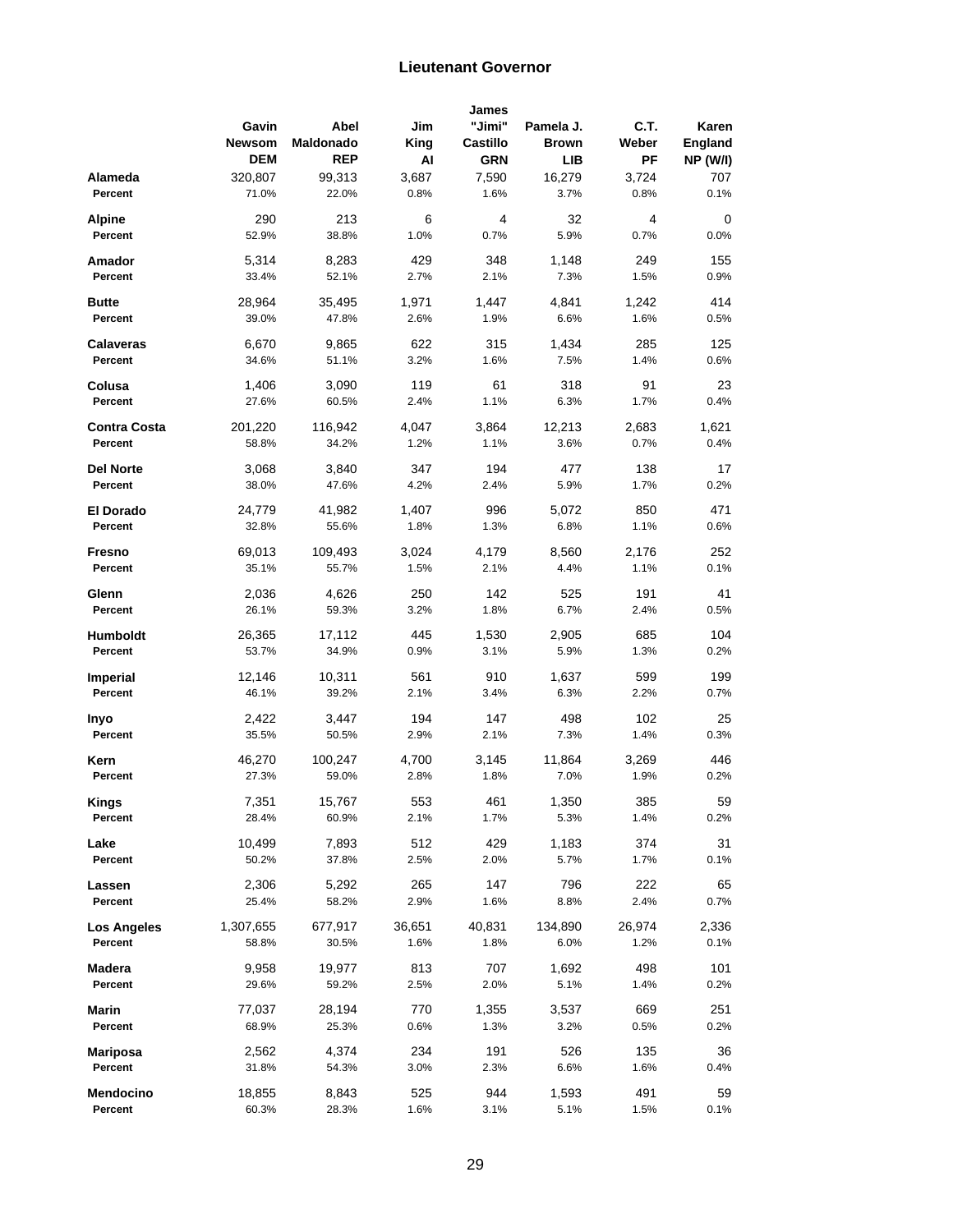## **Lieutenant Governor**

|                      |               |            |        | James      |              |        |                 |
|----------------------|---------------|------------|--------|------------|--------------|--------|-----------------|
|                      | Gavin         | Abel       | Jim    | "Jimi"     | Pamela J.    | C.T.   | Karen           |
|                      | <b>Newsom</b> | Maldonado  | King   | Castillo   | <b>Brown</b> | Weber  | <b>England</b>  |
|                      | <b>DEM</b>    | <b>REP</b> | Al     | <b>GRN</b> | LIB          | PF     | <b>NP (W/I)</b> |
|                      |               |            | 1,030  |            |              |        |                 |
| Merced               | 18,108        | 24,249     |        | 935        | 1,968        | 543    | 96              |
| Percent              | 38.6%         | 51.7%      | 2.2%   | 2.0%       | 4.2%         | 1.1%   | 0.2%            |
| Modoc                | 837           | 2,389      | 114    | 57         | 240          | 67     | 27              |
| Percent              | 22.5%         | 64.1%      | 3.0%   | 1.5%       | 6.5%         | 1.7%   | 0.7%            |
|                      |               |            |        |            |              |        |                 |
| Mono                 | 1,786         | 1,903      | 88     | 87         | 316          | 57     | 9               |
| Percent              | 42.1%         | 44.9%      | 2.0%   | 2.0%       | 7.5%         | 1.3%   | 0.2%            |
|                      |               |            |        |            |              |        |                 |
| Monterey             | 51,375        | 39,767     | 1,150  | 1,309      | 4,382        | 867    | 131             |
| Percent              | 52.0%         | 40.2%      | 1.1%   | 1.3%       | 4.5%         | 0.8%   | 0.1%            |
| Napa                 | 26,127        | 15,967     | 753    | 659        | 2,096        | 438    | 137             |
| Percent              | 56.6%         | 34.6%      | 1.7%   | 1.4%       | 4.6%         | 0.9%   | 0.2%            |
|                      |               |            |        |            |              |        |                 |
| Nevada               | 18,714        | 21,214     | 471    | 841        | 2,864        | 356    | 321             |
| Percent              | 41.8%         | 47.4%      | 1.1%   | 1.9%       | 6.4%         | 0.7%   | 0.7%            |
|                      |               |            |        |            |              |        |                 |
| Orange               | 315,514       | 412,001    | 22,487 | 13,687     | 68,646       | 10,952 | 6,058           |
| Percent              | 37.2%         | 48.6%      | 2.6%   | 1.6%       | 8.1%         | 1.2%   | 0.7%            |
| <b>Placer</b>        | 45,664        | 78,053     | 2,639  | 1,446      | 8,859        | 1,477  | 1,302           |
| Percent              |               |            |        |            |              |        |                 |
|                      | 32.8%         | 56.0%      | 1.9%   | 1.0%       | 6.4%         | 1.0%   | 0.9%            |
| Plumas               | 2,986         | 4,911      | 222    | 140        | 528          | 111    | 106             |
| Percent              | 33.2%         | 54.6%      | 2.5%   | 1.5%       | 5.9%         | 1.2%   | 1.1%            |
|                      |               |            |        |            |              |        |                 |
| <b>Riverside</b>     | 192,579       | 216,399    | 15,196 | 6,960      | 33,321       | 5,856  | 1,969           |
| Percent              | 40.8%         | 45.9%      | 3.2%   | 1.4%       | 7.1%         | 1.2%   | 0.4%            |
|                      |               |            |        |            |              |        |                 |
| Sacramento           | 197,747       | 171,441    | 8,258  | 6,380      | 19,786       | 4,525  | 1,640           |
| Percent              | 48.3%         | 41.9%      | 2.0%   | 1.5%       | 4.8%         | 1.1%   | 0.4%            |
| <b>San Benito</b>    | 7,308         | 7,032      | 223    | 196        | 940          | 125    | 1               |
| Percent              | 46.2%         | 44.5%      | 1.4%   | 1.2%       | 6.0%         | 0.7%   | 0.0%            |
|                      |               |            |        |            |              |        |                 |
| San Bernardino       | 172,892       | 179,107    | 14,780 | 9,331      | 37,935       | 8,080  | 1,954           |
| Percent              | 40.8%         | 42.3%      | 3.4%   | 2.2%       | 9.0%         | 1.9%   | 0.4%            |
|                      |               |            |        |            |              |        |                 |
| San Diego            | 366,862       | 403,270    | 17,869 | 14,195     | 58,457       | 11,289 | 4,216           |
| Percent              | 41.9%         | 46.1%      | 2.1%   | 1.6%       | 6.7%         | 1.2%   | 0.4%            |
| <b>San Francisco</b> | 204,423       | 44,992     | 1,463  | 7,418      | 8,977        | 2,695  | 254             |
| Percent              | 75.7%         | 16.7%      | 0.5%   | 2.8%       | 3.4%         | 0.9%   | $0.0\%$         |
|                      |               |            |        |            |              |        |                 |
| San Joaquin          | 66,242        | 71,639     | 3,510  | 2,421      | 9,436        | 2,388  | 460             |
| Percent              | 42.5%         | 45.9%      | 2.3%   | 1.5%       | 6.1%         | 1.5%   | 0.2%            |
|                      |               |            |        |            |              |        |                 |
| San Luis Obispo      | 39,047        | 56,108     | 1,885  | 1,260      | 4,926        | 878    | 109             |
| Percent              | 37.5%         | 53.9%      | 1.8%   | 1.2%       | 4.7%         | 0.8%   | 0.1%            |
|                      |               |            |        |            |              |        |                 |
| San Mateo            | 140,316       | 63,723     | 2,131  | 2,890      | 7,287        | 1,536  | 715             |
| Percent              | 64.2%         | 29.2%      | 0.9%   | 1.3%       | 3.4%         | 0.7%   | 0.3%            |
| Santa Barbara        | 54,821        | 61,456     | 2,395  | 1,712      | 6,659        | 1,243  | 299             |
| Percent              | 42.7%         | 47.8%      | 1.9%   | 1.3%       | 5.2%         | 0.9%   | 0.2%            |
|                      |               |            |        |            |              |        |                 |
| Santa Clara          | 303,333       | 158,633    | 4,839  | 5,013      | 24,748       | 3,540  | 1,941           |
| Percent              | 60.5%         | 31.6%      | 0.9%   | 1.0%       | 5.0%         | 0.7%   | 0.3%            |
|                      |               |            |        |            |              |        |                 |
| Santa Cruz           | 61,434        | 25,808     | 931    | 1,743      | 3,893        | 854    | 139             |
| Percent              | 64.9%         | 27.3%      | 0.9%   | 1.8%       | 4.1%         | 0.9%   | 0.1%            |
| Shasta               | 18,321        | 37,145     | 1,890  | 909        | 4,226        | 1,179  | 503             |
| Percent              | 28.6%         | 57.9%      | 3.0%   | 1.4%       | 6.6%         | 1.8%   | 0.7%            |
|                      |               |            |        |            |              |        |                 |
| <b>Sierra</b>        | 557           | 913        | 50     | 34         | 135          | 24     | 61              |
| Percent              | 31.4%         | 51.5%      | 2.8%   | 1.9%       | 7.7%         | 1.3%   | 3.4%            |
|                      |               |            |        |            |              |        |                 |